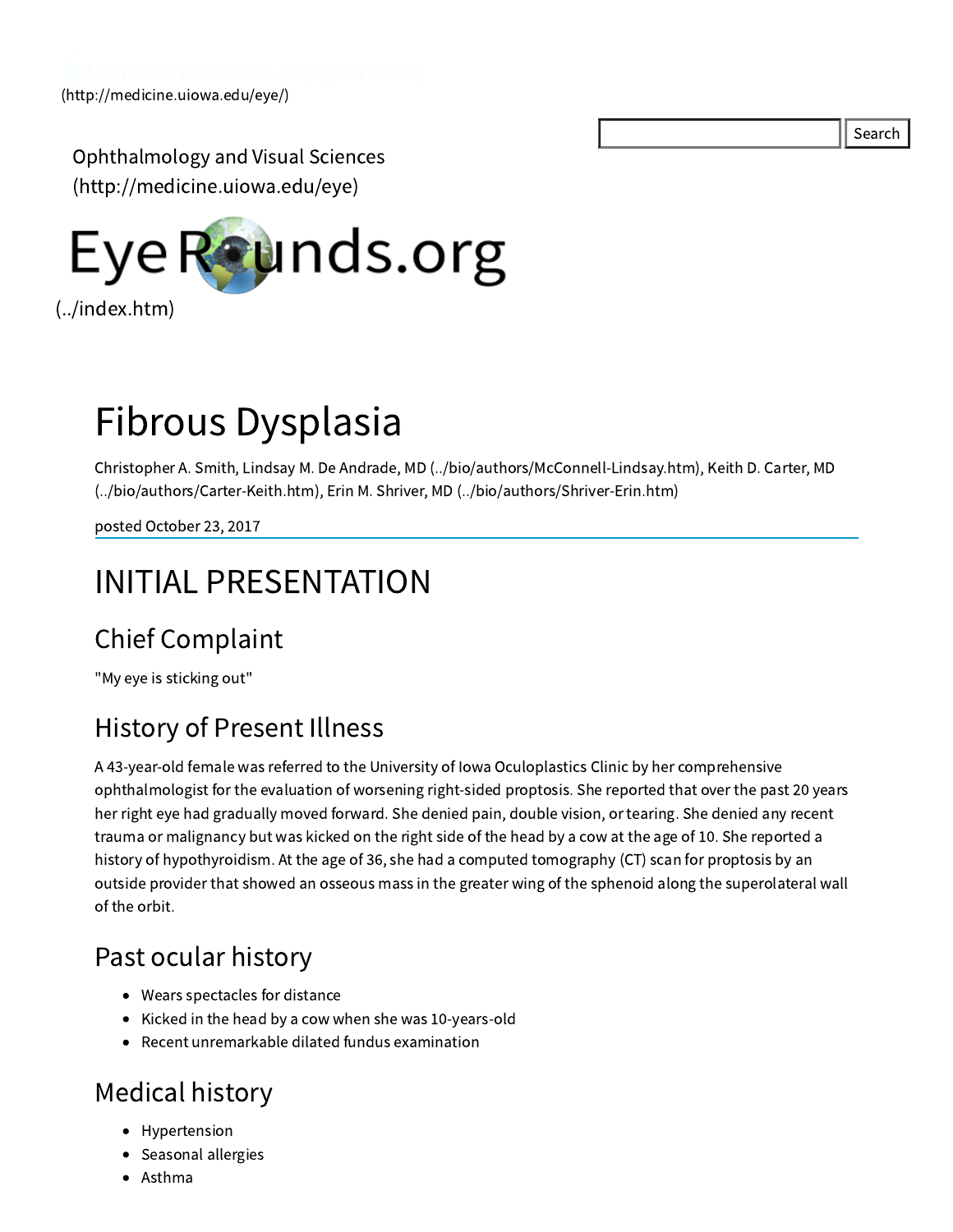• Hypothyroidism

#### Medications

- Albuterol
- Cetirizine
- Dextroamphetamine
- Escitalopram
- Levothyroxine
- Lisinopril
- Loratadine
- Ophthalmic medication: Genteal ® Lubricant Eye ointment as needed

## Allergies

• No known medication allergies

## Family History

No known history of bone disease or ocular disease

## Social History

Non-smoker

## Review of Systems

Negative except for what is detailed in the history of present illness

# Ocular Examination

### Visual Acuity

with correction (Snellen-Linear)

- Right eye (OD): 20/20 -2
- $\bullet$  Left eye (OS): 20/25 -1

### Intraocular Pressure (Tonopen)

- OD: 15 mmHg
- OS: 17 mmHg

### Ocular Motility

- Full in both eyes (OU)
- Orthotropic in primary position

### Pupils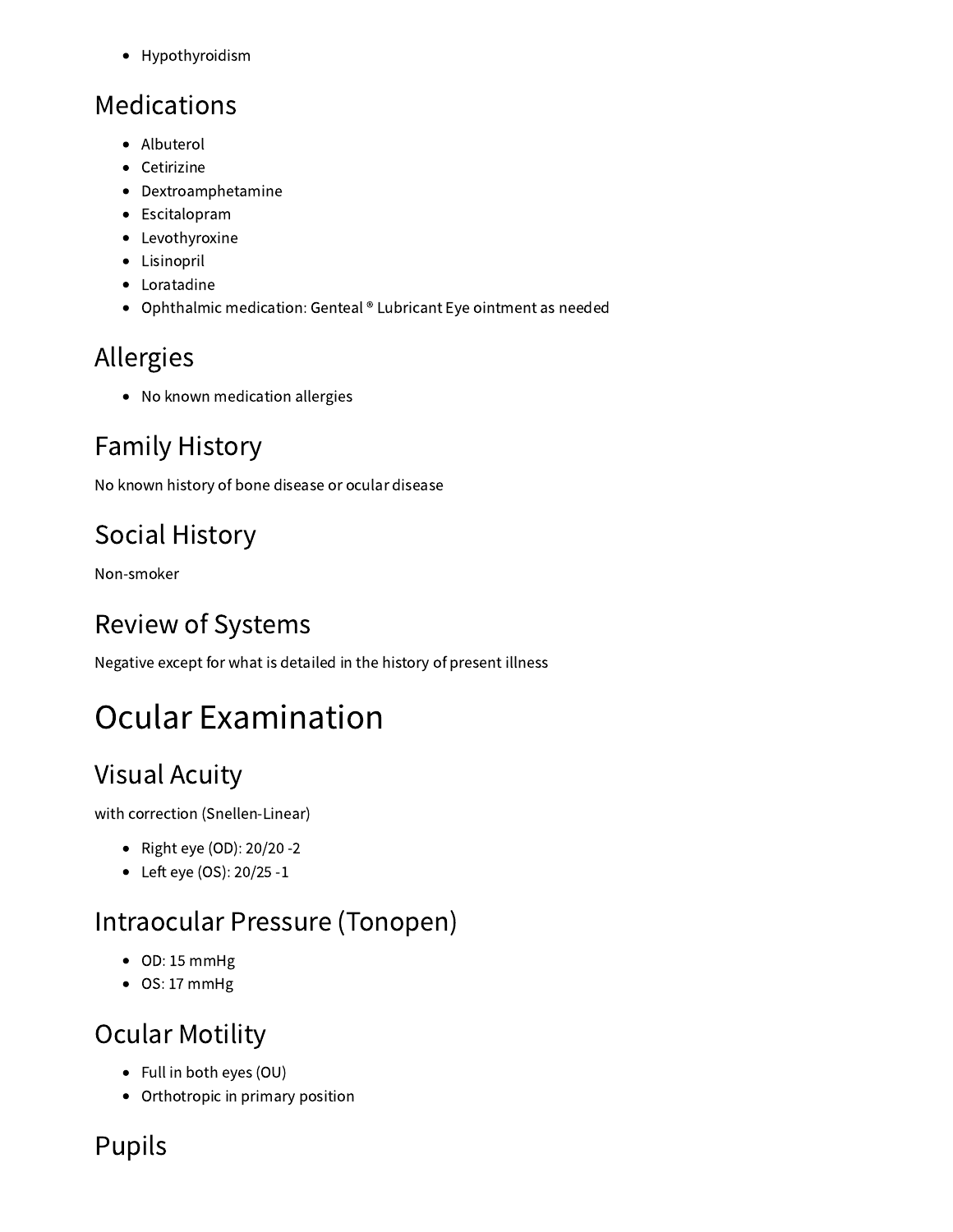- OD: 5 mm in dark, 3 mm in light, briskly reactive with no relative afferent pupillary defect (RAPD)
- OS: 5 mm in dark, 3 mm in light, briskly reactive with no RAPD

### Confrontation Visual Fields

Full OU

#### External Exam

|          | <b>OD</b>     | <b>OS</b>      |
|----------|---------------|----------------|
| External | $ $ proptotic | normal         |
| MRD1     | 6 mm          | $5 \text{ mm}$ |
| MRD2     | 8 mm          | 6 mm           |

### Hertel exophthalmometry (Base: 90 mm)

- $\bullet$  OD: 24 mm
- OS: 19 mm

### Slit Lamp exam

- Lids/lashes: superior and inferior scleral show on the right, normal left upper and lower lids
- Conjunctiva/sclera: clear and quiet OU
- Cornea: clear, no punctate epithelial erosions (PEE), moderate decrease in tear break up time OU
- Anterior Chamber: deep and quiet OU
- Iris: normal architecture OU
- Lens: trace nuclear sclerosis OU

### Differential Diagnosis

- Fibrous dysplasia
- Sphenoid wing meningioma [\(137-Meningiomas.htm\)](file:///Volumes/Blue/Sites/eyeforum/cases/137-Meningiomas.htm)
- Paget's Disease
- Eosinophilic granuloma [\(120-orbital-eosinophilic-granuloma.htm\)](file:///Volumes/Blue/Sites/eyeforum/cases/120-orbital-eosinophilic-granuloma.htm)
- Hand-Schuller-Christian Disease
- Low-grade central osteosarcoma

# CLINICAL COURSE

A CT was performed which showed expansion of the right greater wing of the sphenoid bone consistent with fibrous dysplasia with reduced lateral diameters of the orbit on the right (*Figure 1*). Because the patient had no visual compromise, her ocular surface was healthy, and she was not interested in surgical intervention, the decision was made to have the patient follow up with her local eye care provider and return as needed.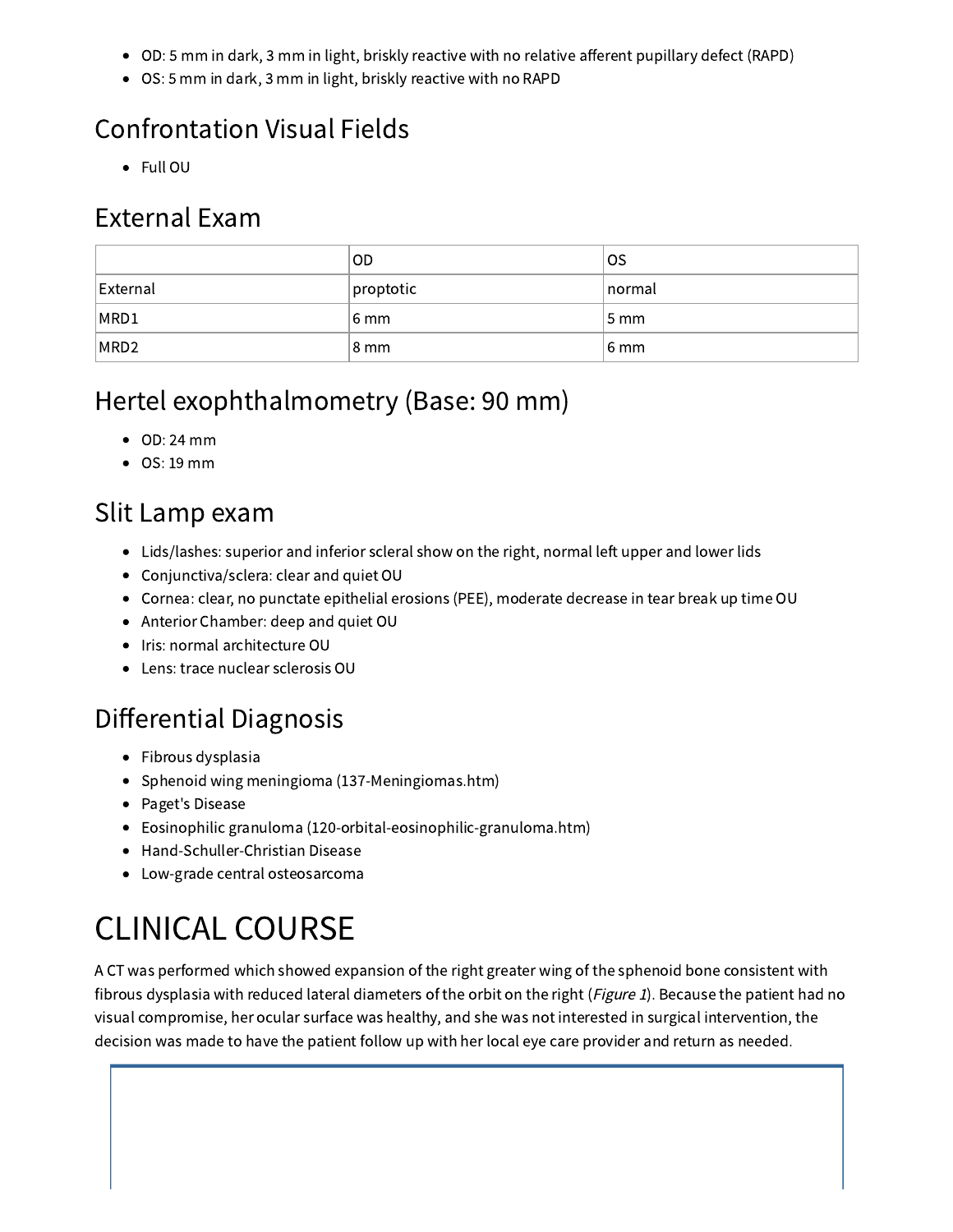

*Figure 1: Orbital CT showing expansion of the right greater wing of the sphenoid bone with mottled appearance. (A: coronal view, B: axial view)*

## 9 Years Later

The patient's symptoms remained stable. However, her primary ophthalmologist noted 2 mm of increased proptosis over the course of 2 years, prompting a return to our clinic for repeat evaluation. She complained of intermittent blurry vision OU and increased proptosis for the last 6 months on the right side. Specifically, she reported that mascara had started to appear on her glasses, more on the right side than the left. She continued to deny pain with eye movement, diplopia, irritation, tenderness, or dry eye symptoms. During photography in clinic, she complained of binocular, horizontal diplopia in extreme right and left gazes.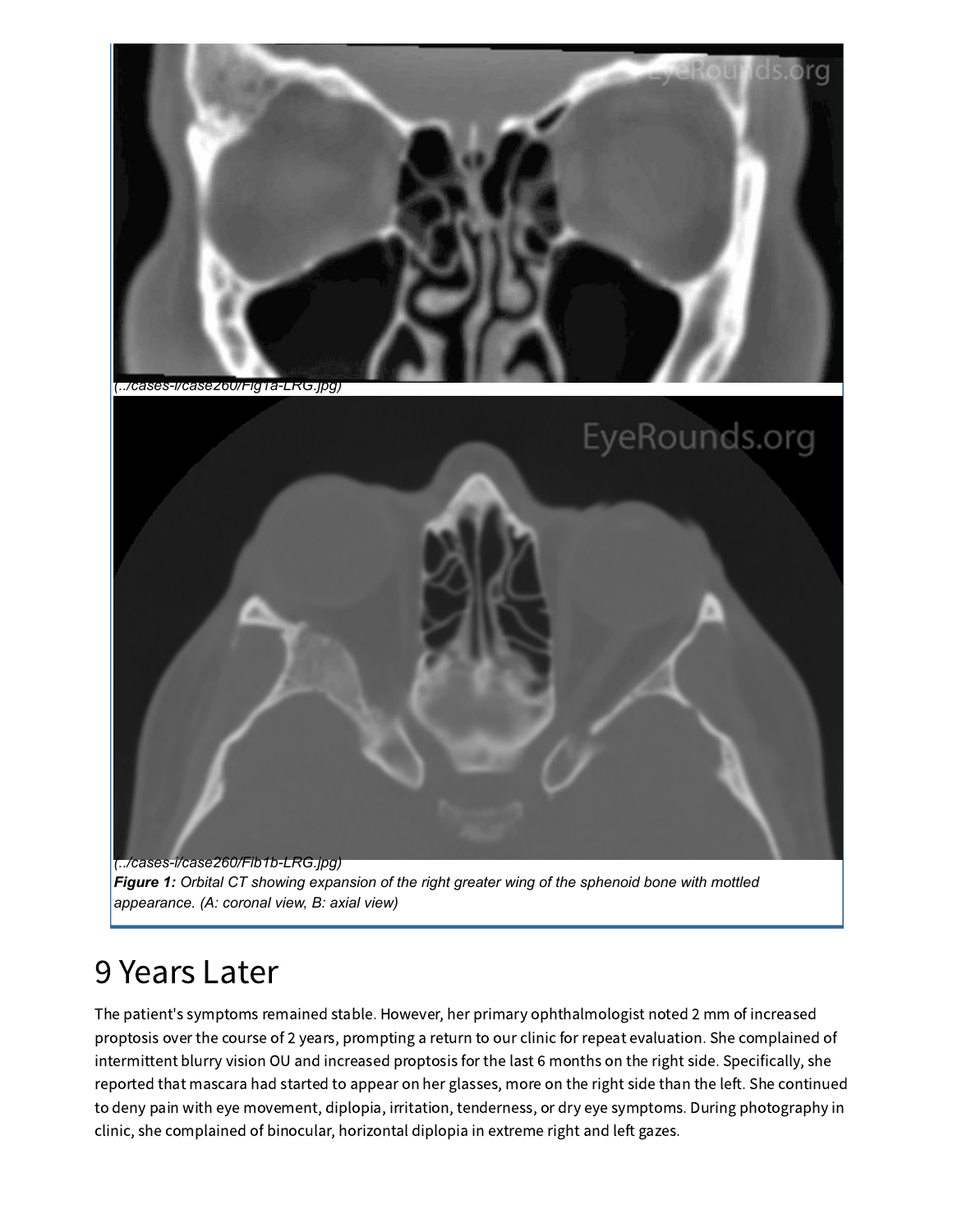## OCULAR EXAMINATION

Slit lamp and fundus exam were unchanged from prior examination

### Humphrey Visual Field

OD: Reliable and full without defect or blind spot enlargement

#### External Exam

|          | <b>OD</b>     | 0S                |
|----------|---------------|-------------------|
| External | $ $ proptotic | normal            |
| MRD1     | 6 mm          | $5 \,\mathrm{mm}$ |
| MRD2     | 8 mm          | 6 <sub>mm</sub>   |

#### Hertel exophthalmometry (Base: 110 mm, done using different Hertel exophthalmometer)

- OD: 25.5 mm
- $\bullet$  OS: 21 mm

## CLINICAL COURSE (continued)

The patient had a CT of the orbits without contrast on the day of her clinic visit (*Figure 2*), in which medial displacement of the right lateral rectus muscle and a stable ground glass lesion of the right greater wing of the sphenoid bone were detected. There was no evidence of stenosis of the optic canal, and the globes were unremarkable. Based on her stable exam, the fibrous dysplasia was deemed unchanged. Her intermittent blurry vision was attributed to mild surface disease given her bilateral rapid tear break up time. Options were discussed, including observation, eyelid surgery to improve symmetry, medications such as bisphosphonates to improve pain, or surgery on the greater wing of the sphenoid. She elected for continued monitoring and would initiate artificial tears as needed.

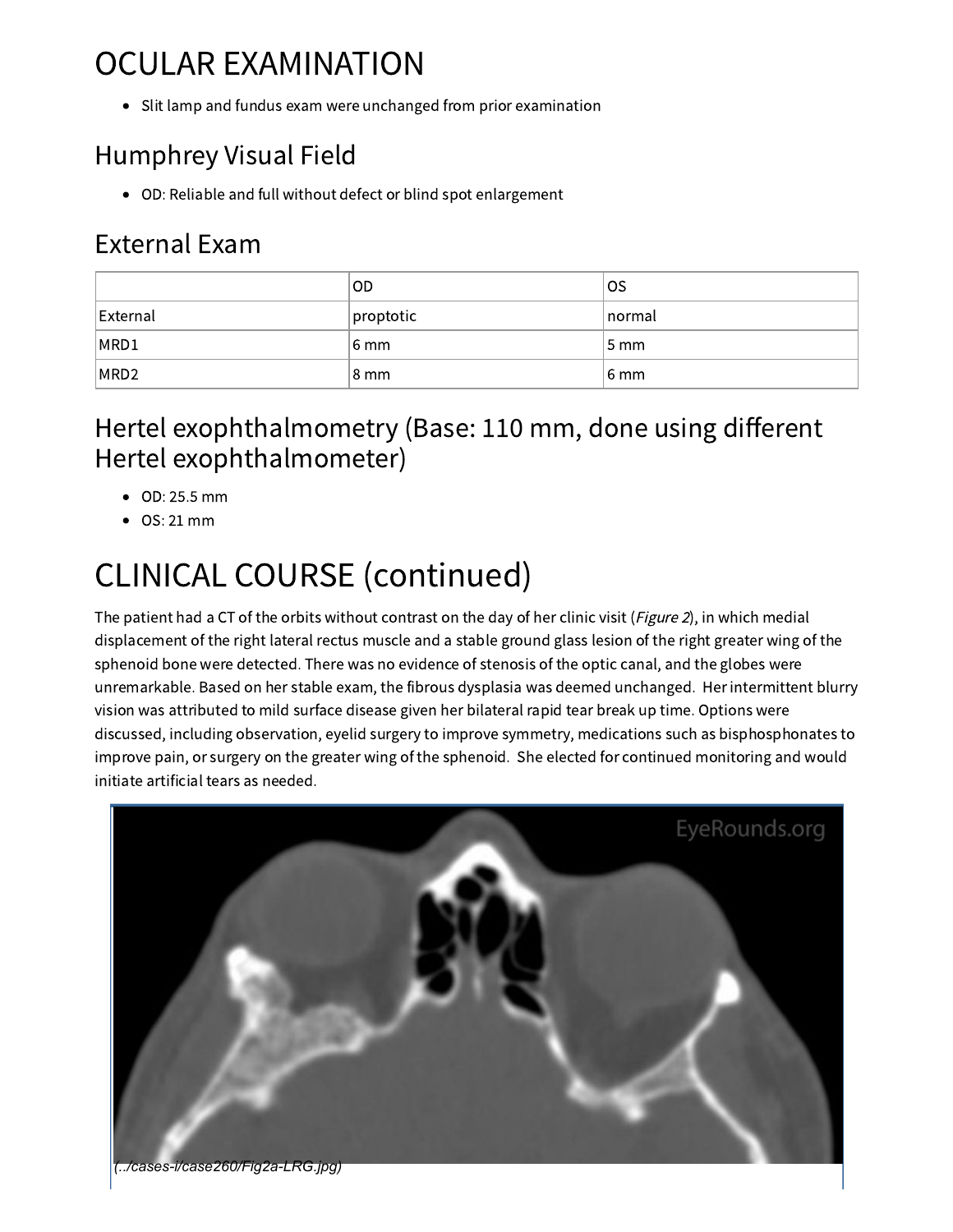

Figure 2: Orbital CT displaying a stable ground glass lesion of right greater wing of the sphenoid. (A: axial, B: *coronal)*

## DIAGNOSIS

Craniofacial Fibrous Dysplasia

## **DISCUSSION**

### Etiology/Epidemiology

Fibrous dysplasia (FD) is a genetic, non-heritable, benign tumor of the bone, characterized by replacement of normal bone marrow by fibro-osseous tissue. Onset of symptoms typically occurs with diagnosis at 10 years of age on average.[1] FD affects males and females equally. There are three forms: monostotic (one site in the skeleton), polyostotic (multiple sites), and McCune Albright Syndrome (polyostotic + endocrine abnormalities). Monostotic FD accounts for 75% of all cases. The craniofacial bones are involved in approximately 20% of all FD cases.[2]

### Pathophysiology

The cause of fibrous dysplasia stems from a missense mutation in the GNAS1 gene that codes for a stimulatory G protein. This mutated protein causes adenylyl cyclase activity to continue making cAMP, leading to the replacement of normal bone by immature stromal cells in a fibrous matrix. [1] Bone maturation slows down due to failure of osteoblastic/stromal cell differentiation, resulting in the formation of poorly organized bone.[2]

### Signs/Symptoms

Patients with FD typically present with complaints of pain, swelling, asymmetry, or disfigurement. Specifically, primary complaints in patients with craniofacial involvement are headaches, proptosis, diplopia, and facial asymmetry. The most common neurological manifestations of FD are visual impairment and hearing loss. Visual impairment is estimated to occur in 20-80% of patients with craniofacial FD. Vision loss is typically chronic and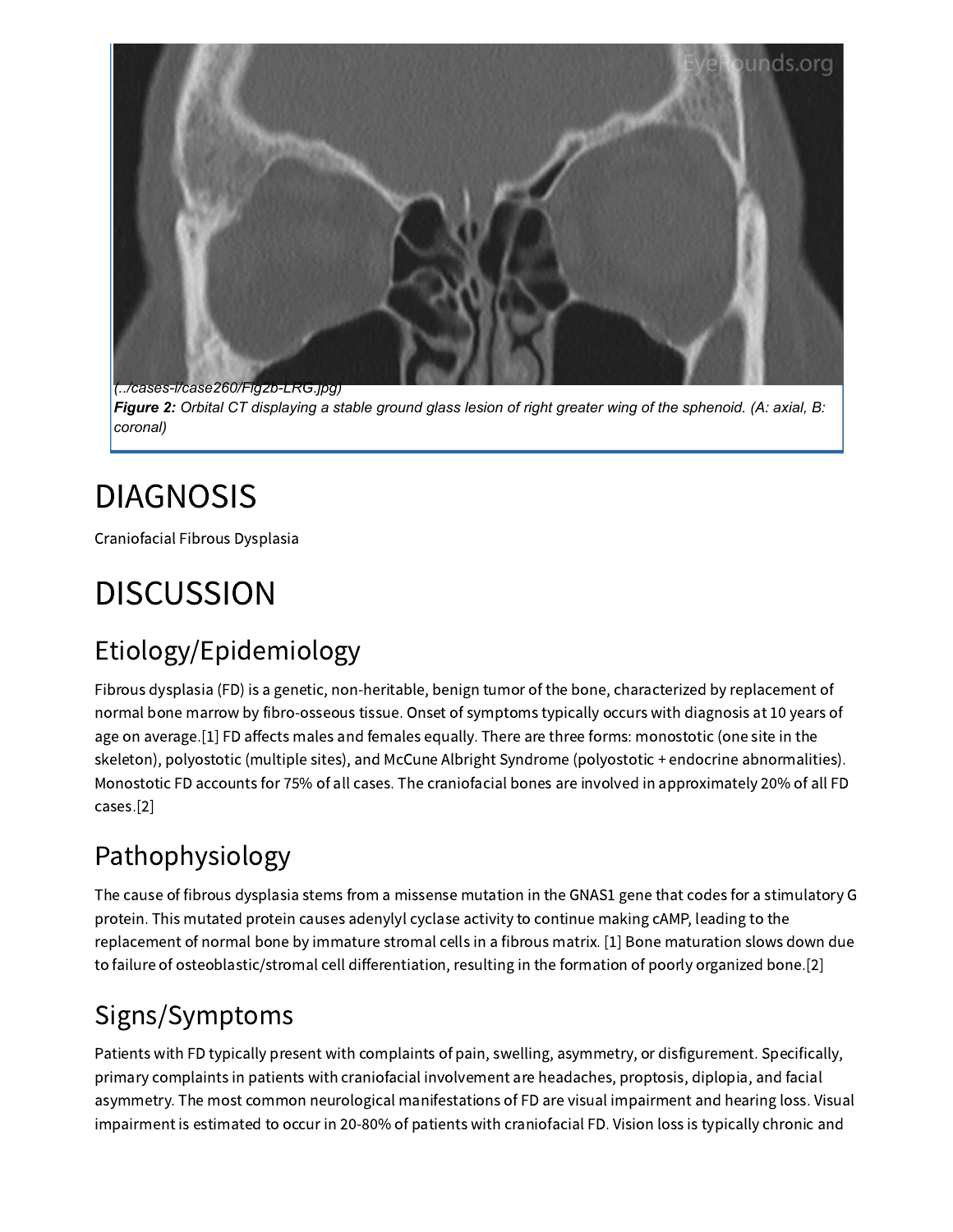secondary to a stenotic optic canal. Cases of acute vision loss are secondary to mucoceles or hemorrhages into pathologic bone tissue. [8] Sinus involvement and nasal obstruction can result in sinus collapse and epiphora. [3]

### Testing/Laboratory work-up

Craniofacial FD is a clinical diagnosis that relies on changes in the craniofacial exam and radiologic imaging. A thorough exam, including visual acuity, visual fields, and cranial nerve function, is vital in establishing a diagnosis of FD. Serum alkaline phosphatase is elevated in one third of FD patients and is occasionally drawn as part of the work up. Some physicians will monitor serum growth hormone (GH), as increased levels have been associated with more severe forms of craniofacial FD with optic neuropathy.[4]

### Imaging

Patients with suspected craniofacial FD should undergo a CT scan of the orbits without contrast to evaluate for characteristic lesions. CT helps to distinguish FD from a meningioma, which can share many clinical characteristics. The characteristic appearance of early FD is a cystic or sclerotic (ground glass) appearance in the frontal, maxillary, or sphenoid bone with smooth cortical margins. [4] As these lesions progress, they have more of a "pagetoid" pattern with alternating fibrous stroma and osseous change.[4] In the case of a sphenoid wing meningioma [\(137-Meningiomas.htm\),](file:///Volumes/Blue/Sites/eyeforum/cases/137-Meningiomas.htm) the bone appears hyperostotic.

Encasement of the optic canal can be detected on a CT (50-90% of patients). Fortunately, optic nerve encasement does not have a strong correlation with deteriorating visual function and is not strongly associated with optic neuropathy in patients with FD.[5] This subject has been the matter of debate amongst ophthalmologists, who vary in the management of asymptomatic patients with radiologic evidence of optic nerve compression.

### Management

Approximately 20-30% of patients with FD have ocular involvement through a primary (osseous expansion) or a secondary process (aneurysmal bone cyst, mucocele).[5] The progression of the ocular symptoms from FD is gradual and insidious due to the slow growth of the bony lesion. While lesions are typically benign and slowgrowing, knowing when to continue periodic follow-up and when surgical intervention is necessary is essential in managing patients with craniofacial FD. One must keep in mind that 1-2% of craniofacial FD patients will have malignant transformation.[6]

The treatment of FD is dependent on the disease severity, patient symptoms, and enlargement on imaging. Patients that are asymptomatic, have non-progressive FD, or who present only with mild-moderate proptosis/discomfort are typically observed with yearly imaging to carefully monitor for growth of the lesion. Patients with active FD (rapid growth, neurologic changes on exam) require imaging and immediate referral for possible surgical evaluation.

Medical management of FD has been more recently studied. Some studies link bisphosphonates (pamidronate) with improvement in pain in FD patients. [7] Steroids are a short-term option for patients with acute visual loss, but there is no evidence of steroid use as a long-term agent for preservation of vision.

Patients with acute or chronic vision loss and evidence of FD on imaging typically undergo therapeutic optic nerve decompression. The superior approach for resection of dysplastic bone for optic nerve decompression involves a frontotemporal extradural approach. [8] This provides the best access for orbital bone resection and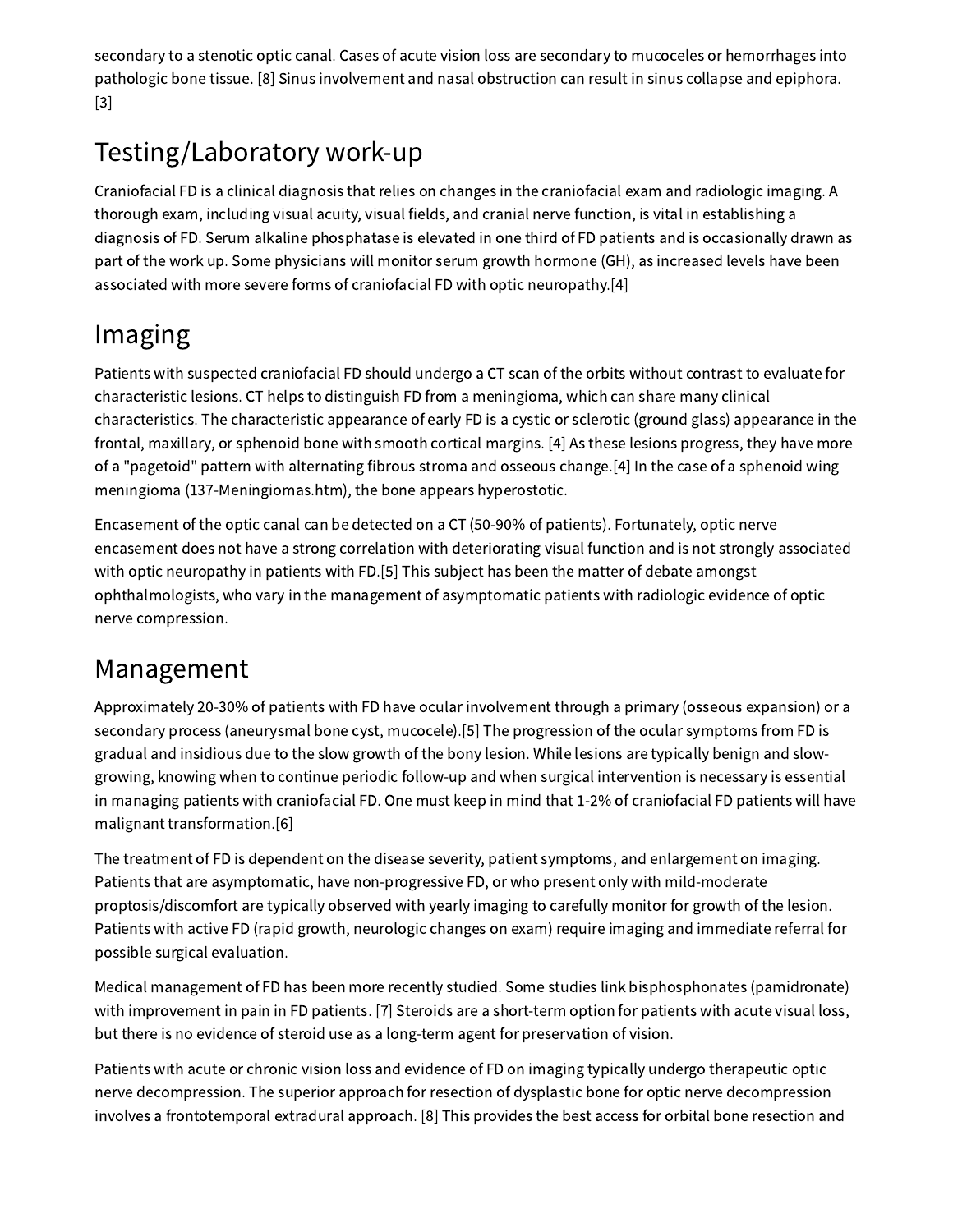subsequent reconstruction, most commonly of the sphenoid, ethmoid, and frontal bones. [8] Recurrent FD following optic nerve decompression is uncommon, and the extent of decompression is a large determinant of possible recurrence due to the increased chance of residual bone containing FD. [8]

As previously mentioned, management of asymptomatic patients with radiological evidence of optic nerve encasement is a topic of debate. A recent meta-analysis supports a conservative approach of observation and periodic imaging, as opposed to prophylactic optic nerve decompression. [9] The conservative approach is driven by the demonstration that in most patients with FD, optic nerve encasement does not progress with age, and thus there is no increased risk of developing an optic neuropathy. [9] Additionally, there is a risk of iatrogenic visual loss when performing a prophylactic decompression.

Craniofacial FD warrants a multidisciplinary approach to ensure that visual impairment caused by FD is identified and treated properly to improve visual outcomes. Periodic follow-up with ophthalmologic evaluation, visual field testing, and imaging is important to monitor craniofacial FD, whether active or quiescent.

| <b>EPIDEMIOLOGY AND ETIOLOGY</b><br>5% of all benign bony lesions in the body<br>$\bullet$<br>Average age of onset: 10 years old<br>Majority of FD cases are monostotic | <b>SIGNS</b><br>Globe displacement/proptosis<br>Bony thickening of skull<br>Limitation in extraocular motility<br>Epiphora<br>Decreased visual acuity<br><b>RAPD</b>                                                                                                                                                                                                       |
|-------------------------------------------------------------------------------------------------------------------------------------------------------------------------|----------------------------------------------------------------------------------------------------------------------------------------------------------------------------------------------------------------------------------------------------------------------------------------------------------------------------------------------------------------------------|
| <b>SYMPTOMS</b><br>Pain<br>Facial asymmetry<br>Swelling<br>$\bullet$<br>Disfigurement<br>$\bullet$<br>Decreased vision                                                  | TREATMENT/MANAGEMENT<br>Periodic follow up w/ CT imaging for patients<br>that are asymptomatic, have no functional<br>impairment, or have non-progressive FD<br>Therapeutic optic nerve decompression for<br>patients with visual deterioration<br>Reconstructive surgery for disfigurement or<br>pathological fractures<br>Possibly bisphosphonates for pain<br>$\bullet$ |

### References

- 1. Rahman AM., Madge SN., Billing K, Anderson PJ, Leitbovitch I, Selva D, David D. "Craniofacial fibrous dysplasia: clinical characteristics and long term outcomes". Eye. 2009; 23: 2175-2181.
- 2. Liviu F, Wood N, Khammissa R, Lemmer J, Raubenheimer E. "The nature of fibrous dysplasia". Head Face Med. 2009; 5(22).
- 3. Katz B, Nerad J. "Ophthalmic manifestations of fibrous dysplasia: A disease of children and adults". ScienceDirect. 1998; 105(12): 2207-2215.
- 4. Lee JS, FitzGibbon EJ, Chen YR, Kim HJ, Lustig LR, Akintoye SO, Collins MT, Kaban LB. "Clinical guidelines for the management of craniofacial fibrous dysplasia". Orphanet Journal of Rare Diseases. 2012; 7(1): 1-19.
- 5. Cutler C, Lee J, Butman J, FitzGibbon E, Kelly M, Brillante B, Feuillan P, Robey P, DuFresne C, Collins, M. "Long term outcome of optic nerve encasement and optic nerve decompression in patients with fibrous dysplasia: risk factors for blindness and safety of observation". Neurosurgery. 2006; 59(5): 1011-1018.